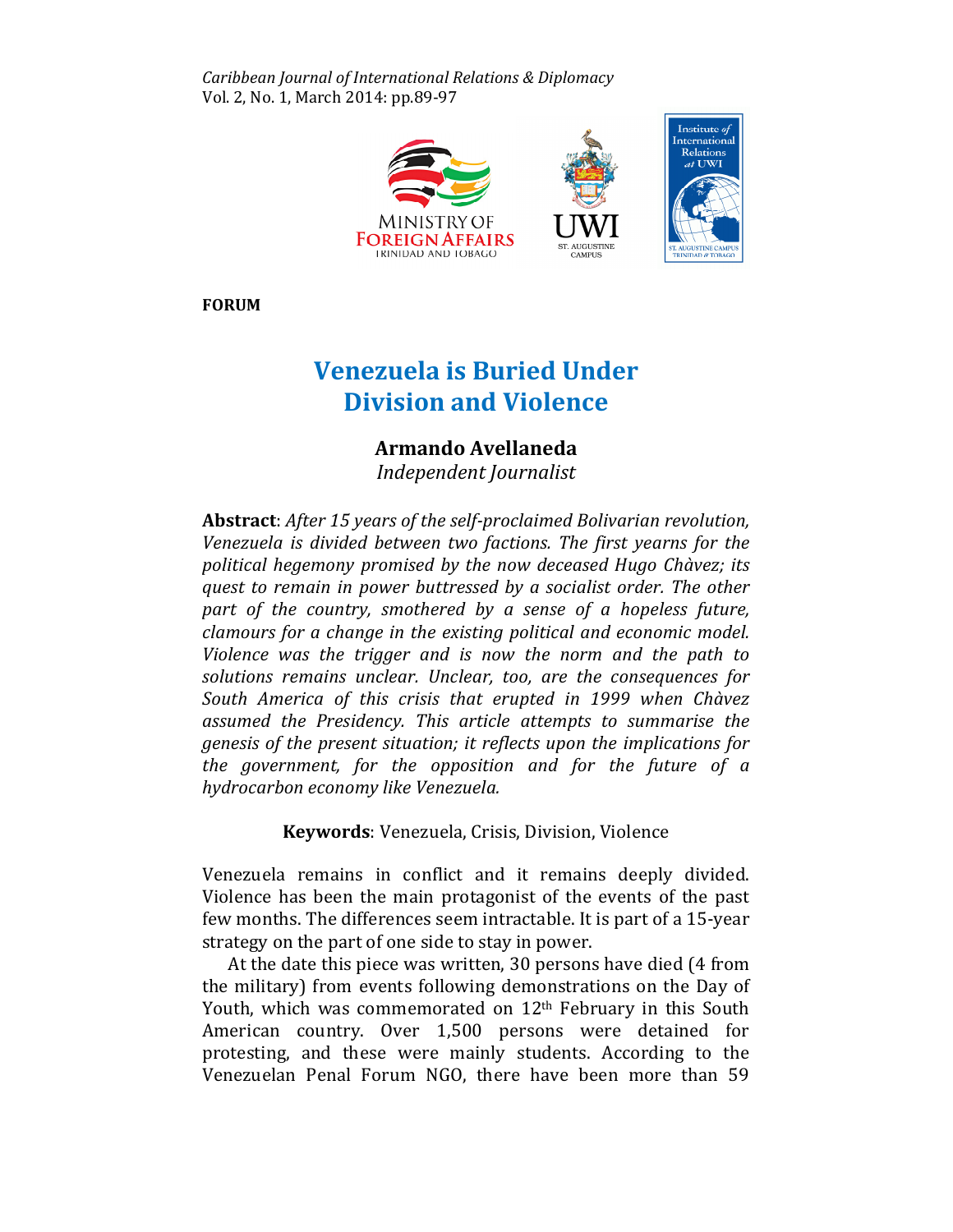complaints of alleged torture; 40 of them were made to the Attorney General's Office and the office of the Ombudsman.

The anti-government demonstrations have spread across much of the country, with concentrations in the Capital and Miranda, Zulia, Tachira, Merida, Carabobo, Aragua, Lara, Bolivar and Nueva Esparta. These are states which, except for last two, have the largest populations.

Students, their leaders, and those that have openly appeared in public, have said they will not desist until their comrades and the political prisoners are released, and measures be taken to reduce insecurity and improve the economy.

# THE PROCESS

When did it all begin? On 4th February 2014 there was an alleged attempted rape on the campus of the University of Los Andes in San Cristobal, Tachira, a state that borders Colombia. The response of President Nicolas Maduro's executive did not satisfy the students, who were also accused by the Government of orchestrating an attack on the residence of José Vielma Mora, the governor of that state, a retired military officer, and former member of the government of Hugo Chávez who participated in the coup attempt of February 4th, 1992.

The country has been affected by insecurity. There were 24,763 homicides (79 per 100,000) in 2013. In the last 15 years, under the self-styled Bolivarian Revolution, the total number of murders is more than 200,000, according to the NGO Venezuelan Observatory of Violence.

A section of the Board for Democratic Unity (Mesa de la Unidad Democrática, or MUD), which brings together most of the opposition parties in Venezuela, felt that it was time to demand change. It called its supports to the streets as part of what was called the 'Exit' strategy. Its leaders in Caracas were Mayor Antonio Ledezma, the former mayor of Chacao (Caracas) Leopoldo López and independent congress representative Maria Corina Machado, who in 2010 obtained the most votes in the country (235,230 votes, according to the website of the National Electoral Council).<sup>1</sup> Chávez had previously sought to remove the latter's parliamentary immunity to try her for alleged crimes against the state.

The protest march of February  $12<sup>th</sup>$  went well, with students on the street. Suddenly, violence erupted at the end of the march. A group attacked the Attorney General's Office; the location at which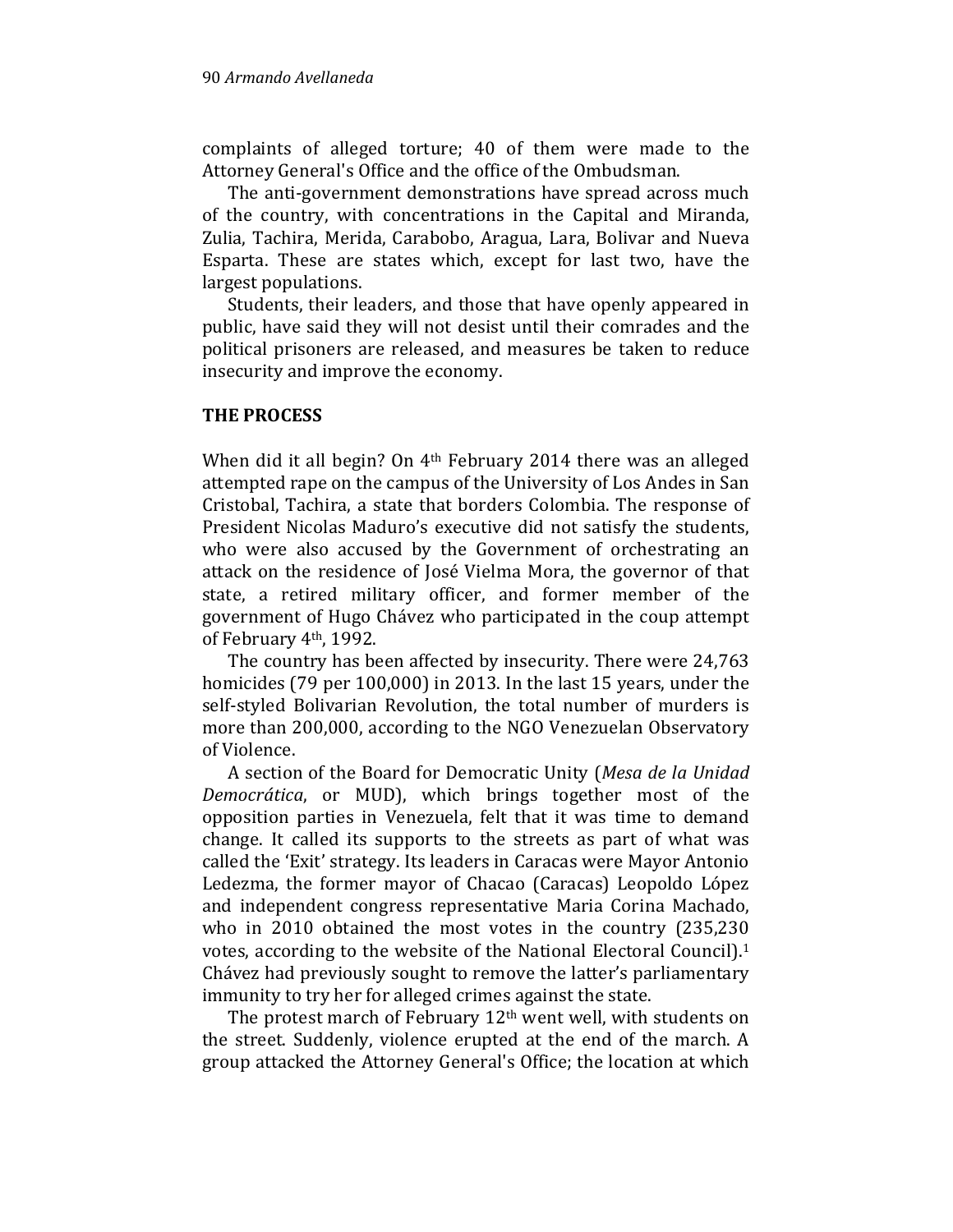the march ended. The result? Two dead in downtown Caracas: a student and a Caracas police officer that were part of pro-Chávez groups. The protests escalated. That night there was a third murder in Chacao, east of Caracas, from the ranks of the opposition. Many young people were also detained.

Immediately afterwards, what the government has been calling since 2004 'guarimbas', became engaged. Neighbourhoods blocked streets with barricades composed of articles and goods of various kinds (sticks, stones, chairs, doors, sofas, refrigerators areas, bars, etc.). Some of those neighbours also burnt trash and other objects. Their goal was to express anger over events and stop the law enforcement officials and motorcyclist members of armed groups who sympathize with the government. That ended up isolating them and upsetting other neighbours who called for an end to the guarimbas and did not support the protests and demonstrations.

Experts in different areas have described those actions as evidence of a rejection of an popular frustration towards the actions of the Government. Government spokespersons and the President Nicolás Maduro himself- knowing that that assertion will have a great impact on the international community as the world is sensitive to the issue and rejects any action that can be described as 'terrorist' since the attacks of September 11th, 2001 in the UShave claimed that the guarimbas engage in terrorist acts. 'Stop the guarimbas, stop the terrorism', said Maduro on February 23th, reported by Panorama Daily.

Maduro and his team could immediately defuse the time bomb, release the detained students, call for calm, seek dialogue, enter and disarm the armed groups that are loyal to him. Instead he has opted for repression: to put more police and soldiers on the street; to insult opponents with classics epithets such as 'bourgeois', 'stateless' and 'fascists'; and to pursue his own peculiar version of dialogue. This uncompromising attitude has continued relentlessly. On the night of 19th March, the political police arrested Daniel Ceballos, the mayor of San Cristobal, without a warrant, according to the web version of the newspaper El Universal.<sup>2</sup>

One concentration of the largest opposition protest in Caracas was the Francia Plaza in Altamira, a residential area to the east of Caracas. This has been a stronghold of the opponents of Chávez. No wonder in October 2002 soldiers who refused to obey the order given by Chávez on April 11th of that year took possession of the Plaza in protest against the then president. Those militaries stayed during months in Altamira square, Caracas, pressing for a change in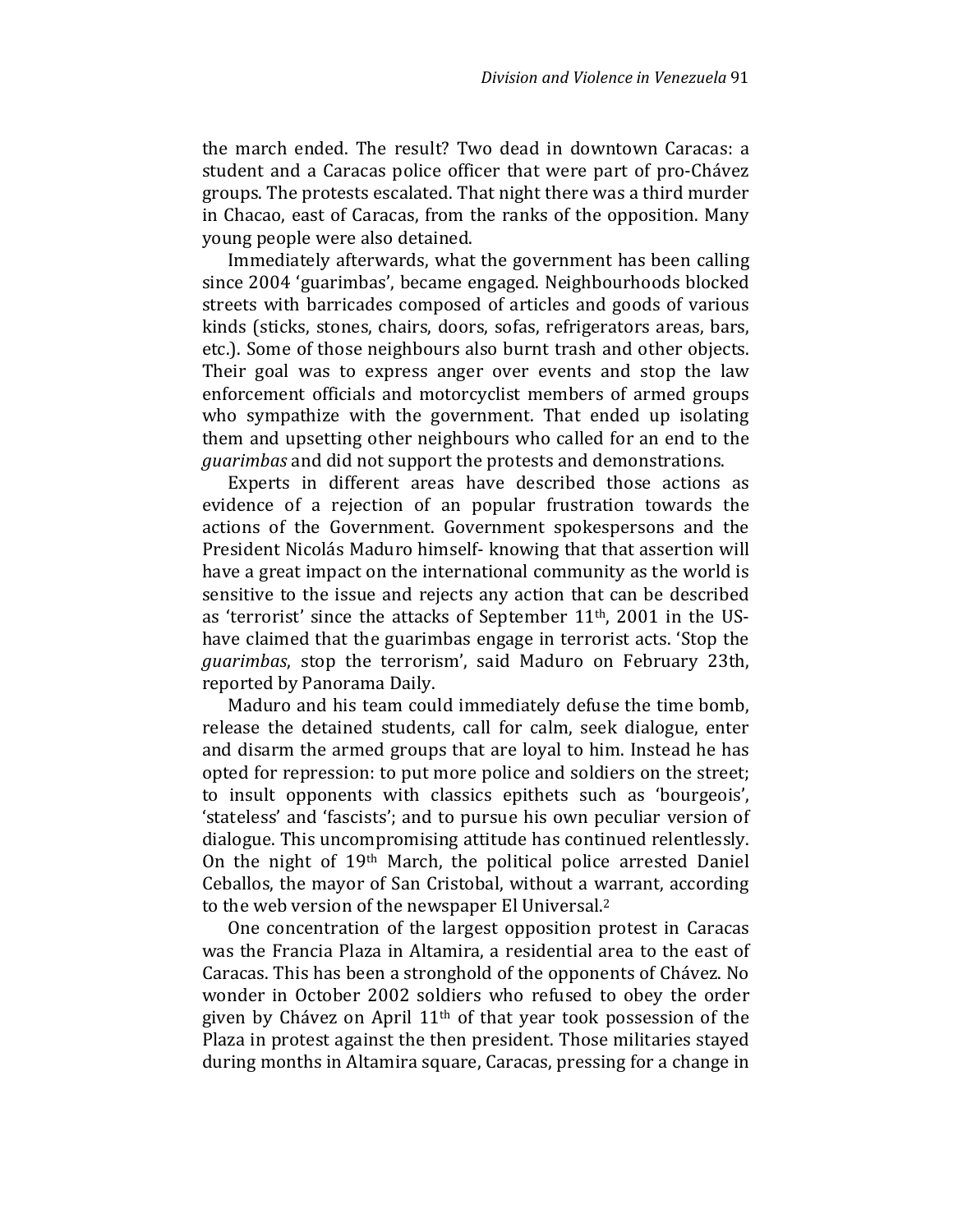the Government. At the end, they had to abandoned the area and some of them were captured, others are in exile.

Up to now, there have been well over 40 days of protests, many of them violent: youths throwing stones at the soldiers and police, with these state security forces responding with tear gas and rubber bullets. This violence ended on Monday March 17th when National Guard troops occupied the Plaza to discourage those who had set up camp there, and the opposition in general. In the afternoon, regular citizens returned. A group of women calling themselves 'Las Damas de Altamira', in remembrance of Cuba's 'Ladies in White', returned with prayers and banners and the square was again the centre of peaceful protests.

# OPPONENTS DIVIDED

What results have the opposition obtained? It is hard to say, since the opposition far from unified. It is a divided group: between those who, like Lopéz and Machado, ask people to take to streets; and those who support Henrique Capriles, the governor of Miranda state and former presidential candidate, who calls for patience and avoids joining the protests led by the disontented grassroots. The gap between these two groups has also widened. This has to some extent reduced the responsiveness of the MUD, and its range of activities. This tendency is exacerbated by the fact that some parties disassociate themselves from all non-pacific actions.

All this, moreover, works in the government's favour. With opponents divided and fighting each other, it is easier for the government to oppose, as it did in the past (2002-2006), open, consensual and reconciliatory dialogue in favour of a more menacing variant underpinned by an irreconcilable agenda which is unable to connect with the real problems facing the country.

In addition, the opposition has also lost leaders like Lopéz, who surrendered to the law. He was sought by the police for allegedly being responsible for the three deaths that occurred after the student march in Caracas on February 12th. He is currently being held in Ramo Verde prison in Los Teques, Miranda, which is a centre for military trials, even though he is both a civilian and politician.

Despite the internecine divisions in the opposition, some analysts nonetheless maintain that that the current juncture still represents an opportunity to focus the protests and to better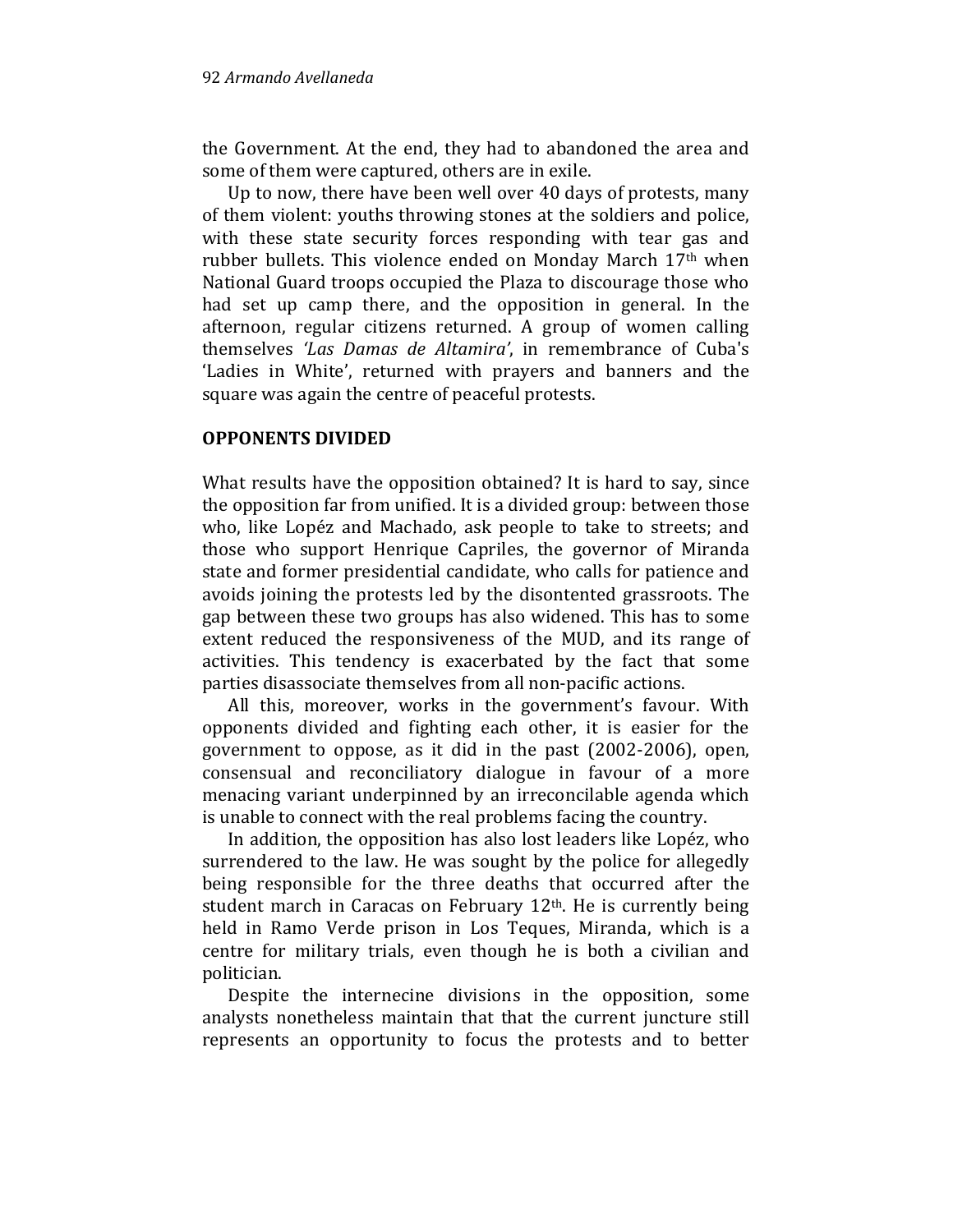organize them in order to win over those unhappy with the way Maduro has performed his first year as president.

#### REPRESSION IN RESPONSE

How has the government behaved? The answer is that it has done so on two distinct fronts: first, with repression, which has been evident in the widespread deployment of the National Guard – an arm of the National Armed Forces - alongside the National Police, and, according to many complaints, armed civilians; second, by offering dialogue without engaging with the minimum conditions requested by the other side. There has also been an attempt to heighten the control of information through what Andrés Izarra, the current Minister of Tourism, (then director of the Telsur TV channel), called 'communicational hegemony' in a 2007 interview with El Nacional newspaper.

One example of an action to limit freedom of speech is that government agencies have not paid the preferential dollars – all foreign exchange is directly controlled and distributed by the Government dollars to the business sector and to individuals since currency control was established by Chávez in January 2003- to newspapers that are critical of the Government, such as El Nacional, in Caracas, or El Impulso, of Barquisimeto. Tamoa Calzadilla, who heads the Research Unit of the daily paper Últimas Noticias (Latest News) has resigned. This coincided with the decision to censor the publication of a report in which showed links between the protesters and the military in charge of controlling the protests.

Another example can be seen in the decision to give the executive branch, through the National Telecommunications Commission (Conatel), the authority to remove the signal of the Colombian television NTN24 from the (cable or satellite) subscription channels on the grounds that it was allegedly plotting against the government. What the channel did was broadcast live the events of February 12th and following days, which were not televised on national stations. CNN Spanish Edition was also threatened and the accreditation of its correspondent in the country was temporarily revoked.

Similarly, the social networking site, Twitter, complained that on 14th February the government blocked all the images that were shared on its platform. A correspondent of the newspaper El Pais, from Spain, Alfredo Meza, published a report on March 13th, based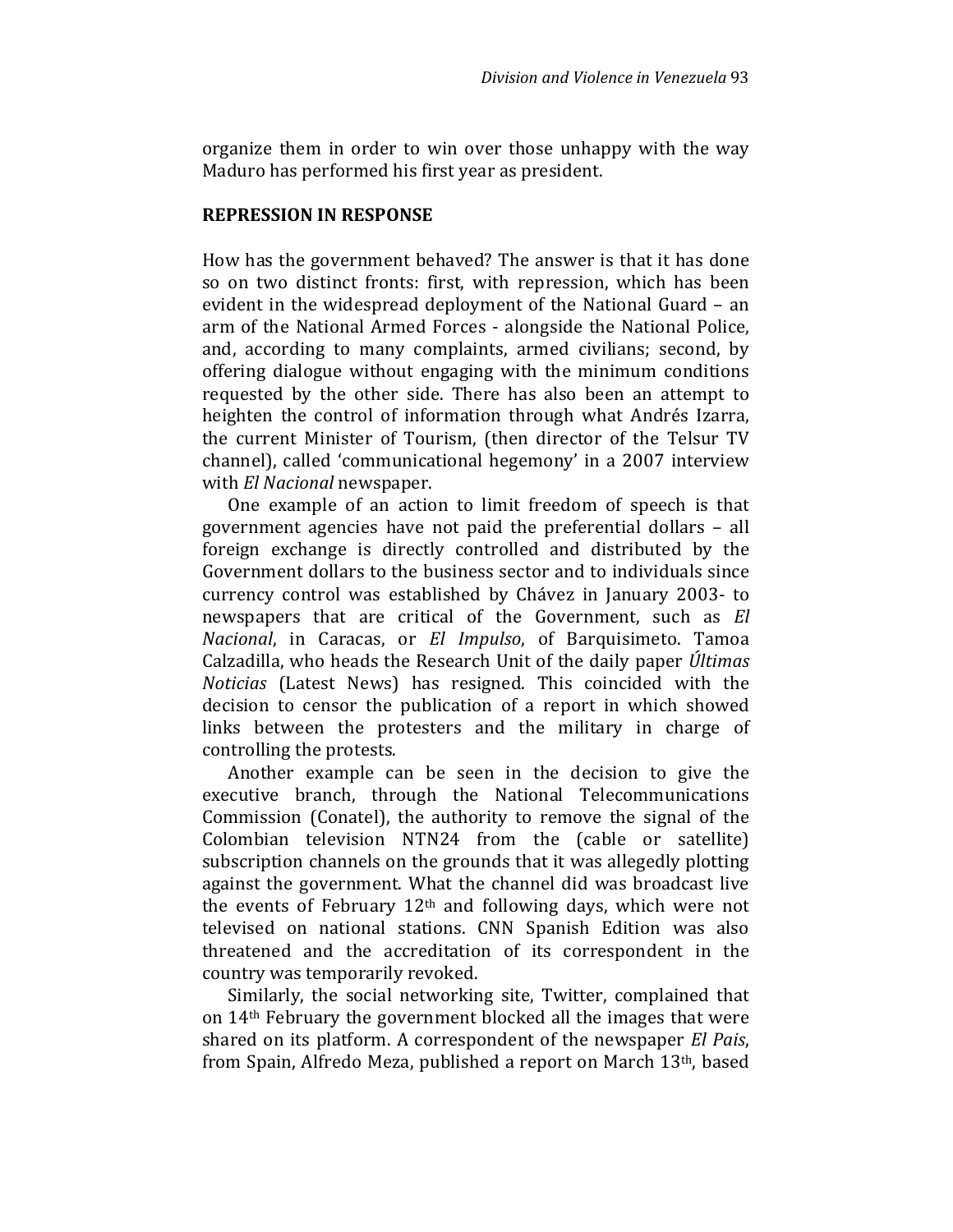on reports and sources in which he claimed that Conatel met with internet service providers 'to warn them that they must comply promptly with the order to block websites with content contrary to the interests' of the Executive.3 The presidential palace, Miraflores, has denied this.

The crackdown has also apparently led to torture, which, according to the Venezuelan Penal Forum, ranges from beatings, forcing youths to knee for hours, wearing down detainees, psychological pressure, and even the threat of rape (the latter reported by eight women, including a minor, was published in the El Universal newspaper, Caracas, on March  $16<sup>th</sup>$ ).<sup>4</sup> There are also reports of persecution and arbitrary arrests without warrants, which were published in newspapers<sup>5</sup>.

To neutralize the effect on global public opinion, the Executive has continued to insist on a range of mitigating factors, just as it did from 2002 to 2006. These include, for example, the notion that the country was facing a coup; that the opposition seeks violence to achieve its ends; and that strong action was needed to maintain stability. As from 2002, it sought to link this discourse with the broader discourse of Chavismo. In both cases, it also sought out an external enemy. In recent case, this enemy has been the US and Panama. The latter government asked the Permanent Council of the Organization of American States (OAS) to consider convening a meeting of Foreign ministers of the hemisphere to address the crisis in Venezuela.

The call for dialogue was similar to Chávez's actions in 2002 and after he was temporarily removed from power in 2004. Faced with a referendum that did not support him, he tried to diffuse tensions by dividing the opposition and strengthen his institutional control. These antecedents make actors wary of how genuine President Maduro's overtures really are.

## LOOKING AT THE GLOBE

The international community is a key actor in this process. The government of Venezuela understands this. Sources who have requested anonymity say that before the protests of 12th February, the Foreign Ministry summoned more than one hundred heads of missions around the world to give instructions regarding what was coming and on how to provide information. It could not be confirmed with the the Foreign Ministry.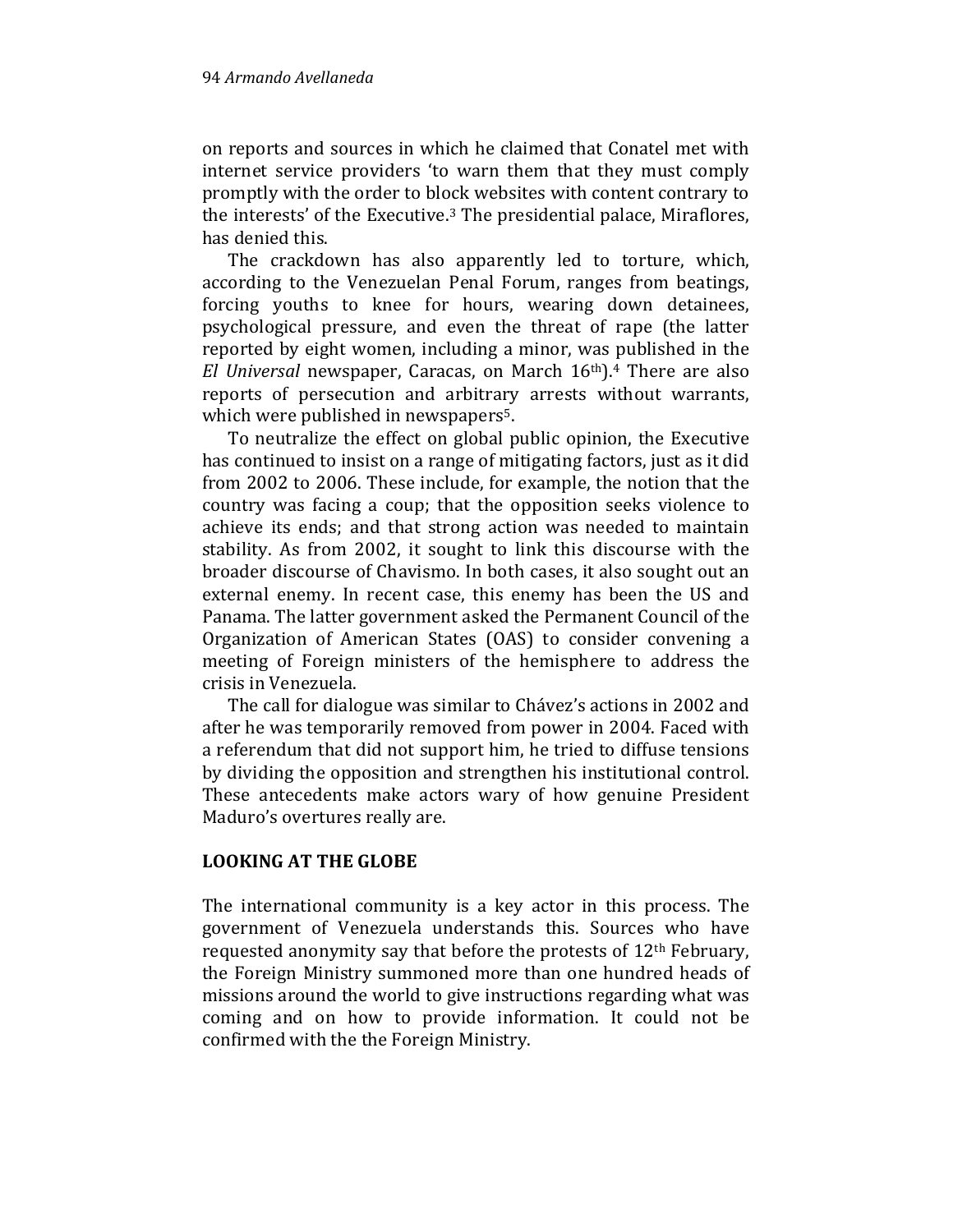The press releases of the European Union<sup> $6$ </sup> and the UN High Commissioner for Human Rights clearly reject violence in the country.7 A statement by the regional organization, The Union of South American Nations (UNASUR), 'urges all political and social forces in the country to focus on dialogue and seek agreement for the settlement of disputes'.8 Calls from the US State Department demanded an end to repression. Panama, as noted above, requested the meeting at OAS. These actions frightened the government which in turn tried to reduce the impact of hemispheric sources by calling on support from their allies in Unasur.

The opposition, meanwhile, feels that the outside world is beginning to understand its problems and struggles. The Permanent Council of the OAS on March 7<sup>th</sup>, 2014, approved a resolution granting 'recognition, full support and encouragement to the initiatives and efforts of the democratically elected government of Venezuela and all sectors ... to continue moving forward in the process of national dialogue'.9 The decision of the hemispheric organization not to send a mission to the country in favour of supporting the dialogue proposed by the Executive, along with the decision by UNASUR to send foreign ministers of the 12 Member States to support this dialogue too, left the opposition rather frustrated and lacking in hope.<sup>10</sup>

Some countries have raised more questions than others. One is Colombia. There were high expectations among the opposition for its president, Juan Manuel Santos, one of the few who has received Henrique Capriles (albeit in private meetings) to offer clear support to them. His government has talked of promoting dialogue and he has said on two occasions that he was willing to support mediation. However, the vote in the OAS supporting the proposal that eventually was adopted, has aroused suspicion. The confidence that existed initially is no longer there. The key is the presidential elections to be held in May in which Santos aims to be re-elected. He thus does want anything to endanger the negotiations for peace that his government is holding with the FARC in Cuba and in which Venezuela is an observer.

CARICOM countries also deserve attention. Sections of the opposition consider that its member states have closed ranks with the Maduro government. In its statement of  $18<sup>th</sup>$  February, CARICOM called for people to 'respect the democratically elected government' and emphasized that the right to protest should be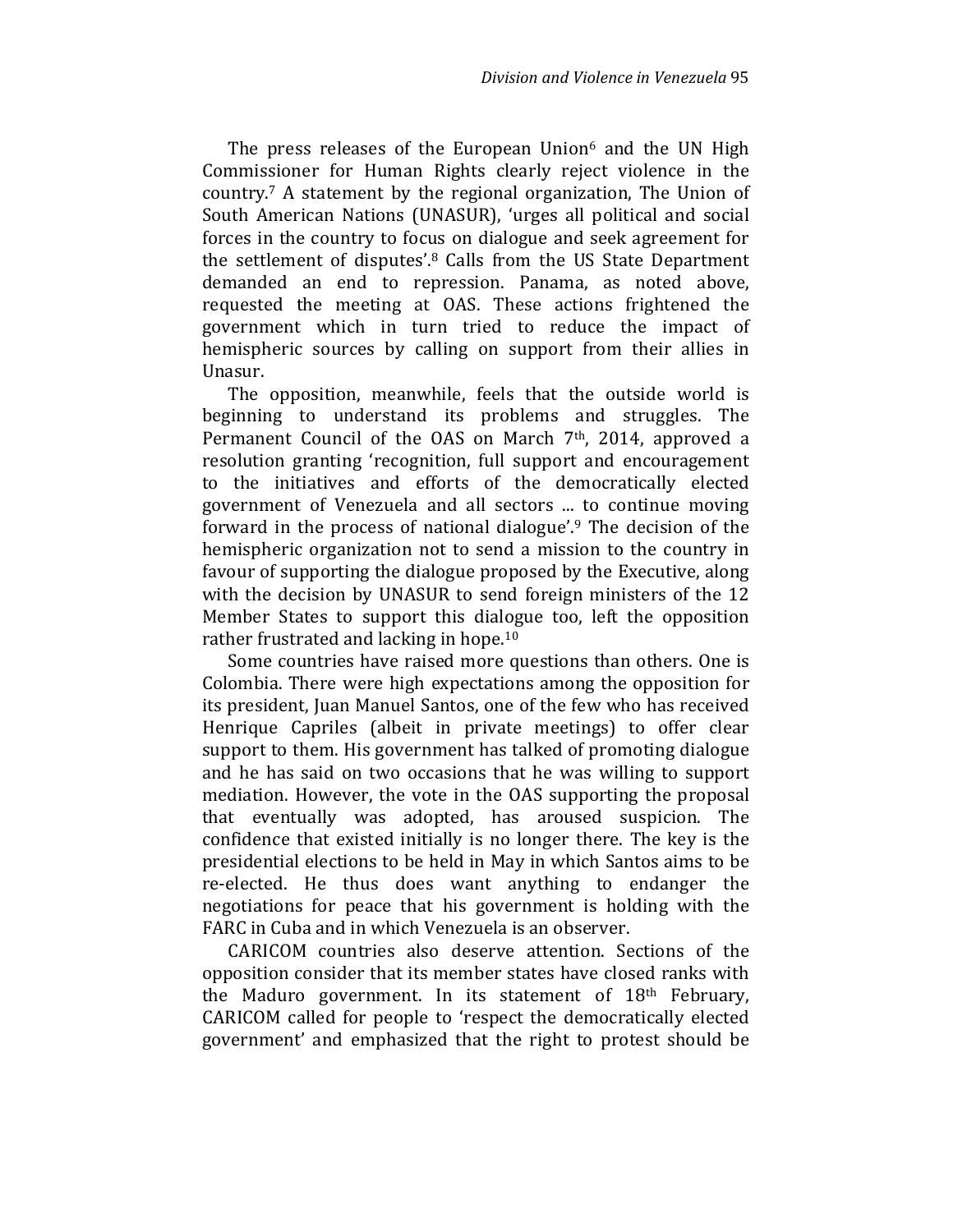exercised 'through violent demonstrations'. CARICOM called on the parties to seek a solution to the crisis.<sup>11</sup>

Caribbean support for the resolution of the Permanent Council of the OAS on March  $7<sup>th</sup>$  is interpreted by the country as maintaining a supporting line to everything that Caracas does in the hemisphere. There are many reasons for this, chief among them being the maintenance Petrocaribe agreement. Many CARICOM states are signatories and this gives them access to petroleum under special financing agreements that allow for payment via goods and/or services.

# THE REASONS FOR DOUBT

Beyond the political and ideological polarity, the population suffers. Policy is characterised by division, by economic measures that promote communal socialism outside of the provisions of the Constitution, by nationalization of companies, land grabbing, price and profits regulation, a sustained attack on the private sector, foreign exchange controls, workers' control, and a deterrent to private investment.

Daily life has become increasingly complicated with insecurity, a very high cost of living and lack of products, and this has forced many into long daily queues for flour to make arepas, milk, sugar, oil, toilet paper, deodorant, shaving items, soap for bathing etc.

The country ended 2013 with an inflation rate of 56.2 per cent, according to the Central Bank of Venezuela.12 By contrast, the government agencies estimated the figure as between 26 per cent and 28 per cent, and with shortages of over 20 per cent. The price fluctuation in the first two months of 2014 alone was 5.7 per cent. The cost of living rises, US dollars are not available in a timely manner to import goods and raw materials in a country where much of what we consume comes from the outside. In short, an economic crisis will follow the existing political and social crisis if there are no changes.

## NOTES ON CONTRIBUTOR

Armando Avellaneda is a Venezuelan journalist. He is a graduate of the Andrés Bello Catholic University. He specialised in Communication and Armed Conflict at the Complutense University of Madrid and in Security and Defence in Latin America at the National Distance Learning University of Spain and General Gutiérrez Mellado Institute in Madrid. He worked for Globovision television and was editor of the World section of the El